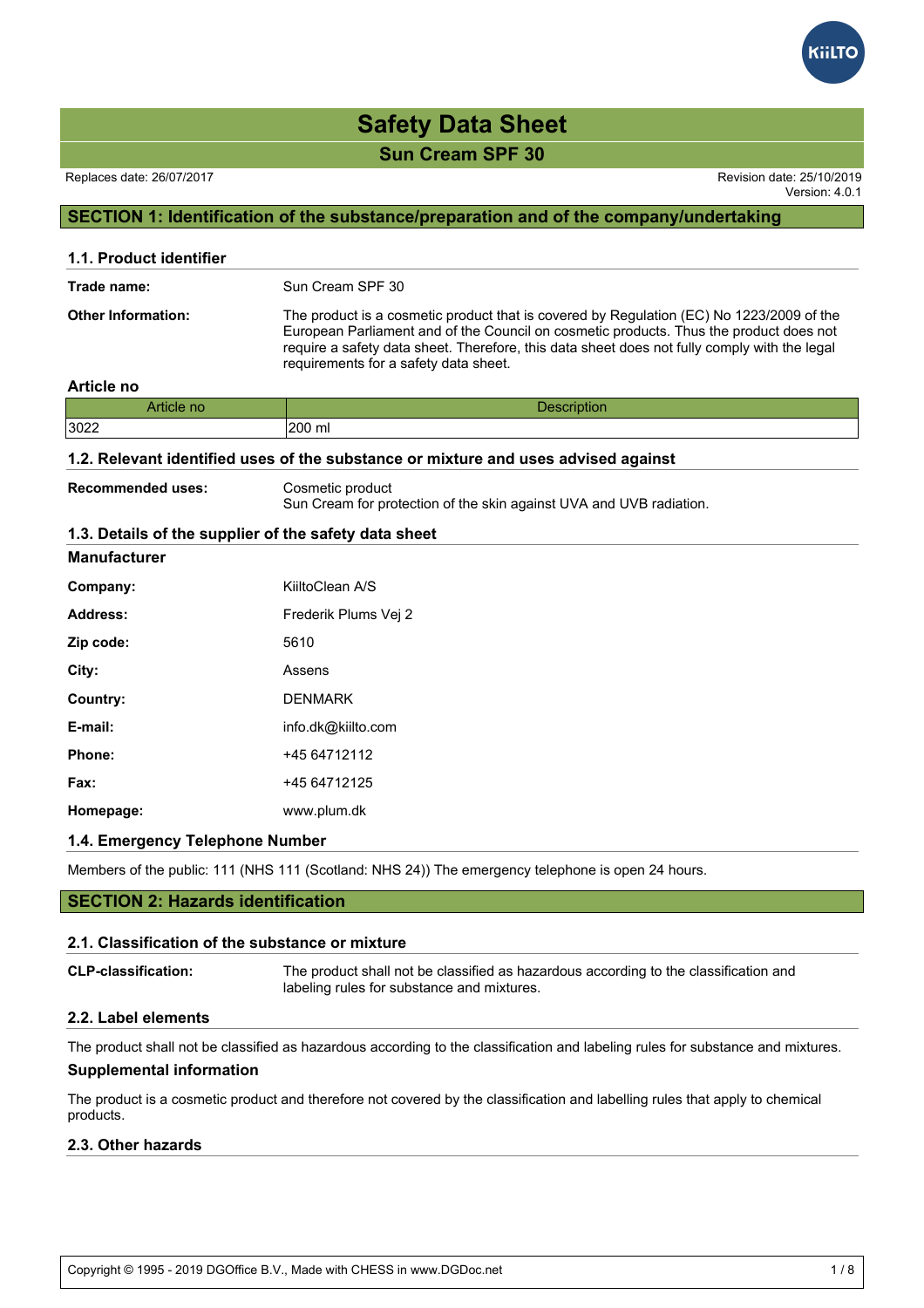Version: 4.0.1

*<u><b>KiiLTC</u>* 

The product does not contain any PBT or vPvB substances.

# **SECTION 3: Composition/information on ingredients**

#### **3.2. Mixtures**

| Substance                                                          | <b>CAS No</b> | EC No | <b>REACH Reg. No.</b> | Concentration | <b>Notes</b> | CLP-<br>classification |
|--------------------------------------------------------------------|---------------|-------|-----------------------|---------------|--------------|------------------------|
| <b>AQUA</b>                                                        | 7732-18-5     |       |                       | 40 - 60%      |              |                        |
| C12-15 ALKYL<br><b>BENZOATE</b>                                    | 68411-27-8    |       |                       | 10 - 20%      |              |                        |
| DIETHYLAMINO<br>HYDROXYBENZ<br><b>OYL HEXYL</b><br><b>BENZOATE</b> | 302776-68-7   |       |                       | $5 - 10%$     |              |                        |
| DIETHYLHEXYL<br><b>BUTAMIDO</b><br><b>TRIAZONE</b>                 | 154702-15-5   |       |                       | $5 - 10%$     |              |                        |
| POLYGLYCERY<br>L-6 STEARATE                                        | 95461-65-7    |       |                       | $1 - 5%$      |              |                        |
| CETEARYL<br>ALCOHOL                                                | 67762-27-0    |       |                       | $1 - 5%$      |              |                        |
| GLYCERIN                                                           | $56 - 81 - 5$ |       |                       | $1 - 5%$      |              |                        |
| <b>BUTYLENE</b><br>GLYCOL<br><b>COCOATE</b>                        |               |       |                       | $1 - 5%$      |              |                        |
| ETHYLHEXYL<br><b>TRIAZONE</b>                                      | 88122-99-0    |       |                       | $1 - 5%$      |              |                        |
| PHENOXYETHA<br>NOL                                                 | 122-99-6      |       |                       | $~1\%$        |              |                        |
| <b>DISODIUM</b><br>CETEARYL<br>SULFOSUCCINA<br>TE                  | 91697-07-3    |       |                       | $< 1\%$       |              |                        |
| <b>SODIUM</b><br><b>BENZOATE</b>                                   | 532-32-1      |       |                       | $< 1\%$       |              |                        |
| POLYGLYCERY<br>L-6 BEHENATE                                        | 64366-79-6    |       |                       | $< 1\%$       |              |                        |
| <b>XANTHAN GUM</b>                                                 | 11138-66-2    |       |                       | $< 1\%$       |              |                        |
| LACTIC ACID                                                        | 79-33-4       |       |                       | $< 1\%$       |              |                        |
| <b>PHYTIC ACID</b>                                                 | 83-86-3       |       |                       | $~1\%$        |              |                        |
| TOCOPHEROL                                                         | 59-02-9       |       |                       | $< 0.1\%$     |              |                        |
| <b>HELIANTHUS</b><br><b>ANNUUS SEED</b><br>OIL                     | 8001-21-6     |       |                       | < 0.01%       |              |                        |

Please see section 16 for the full text of H-phrases.

# **SECTION 4: First aid measures**

# **4.1. Description of first aid measures**

| Inhalation:          | The product does not release hazardous vapours. Seek fresh air.                                                       |
|----------------------|-----------------------------------------------------------------------------------------------------------------------|
| Ingestion:           | Wash out mouth thoroughly and drink 1-2 glasses of water in small sips. Seek medical<br>advice in case of discomfort. |
| <b>Skin contact:</b> | The product is intended to come into contact with the skin. In case of wound smarts, flush<br>with water.             |
|                      |                                                                                                                       |

Copyright © 1995 - 2019 DGOffice B.V., Made with CHESS in www.DGDoc.net 2 / 8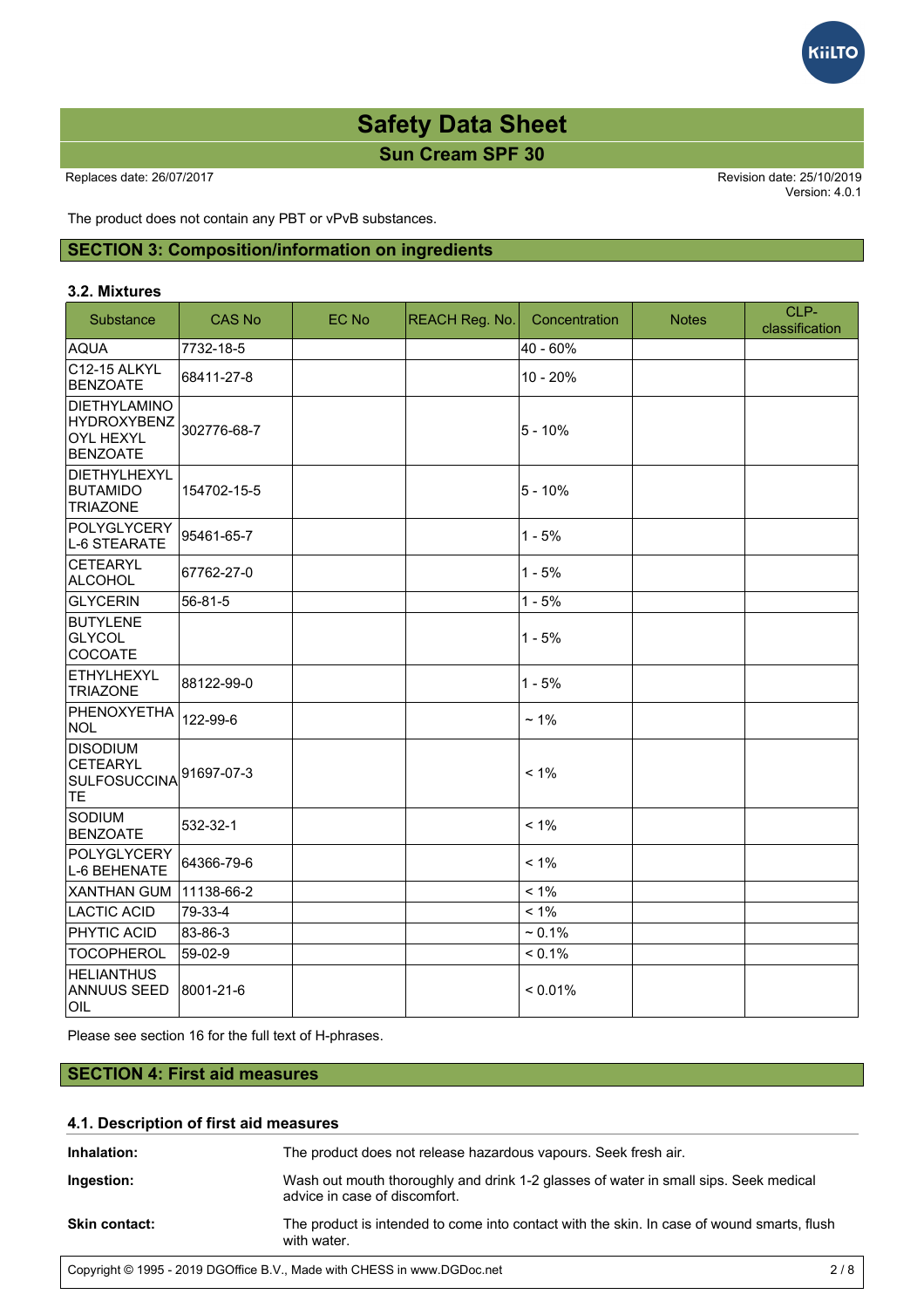

Replaces date: 26/07/2017 **Replaces** date: 25/10/2019

Version: 4.0.1

| Eye contact: | Flush with water (preferably using eye wash equipment) until irritation subsides. Seek<br>medical advice if symptoms persist.                                                                                                                                                                                                                                                                                                                                                                                                                                                                                                                                                                          |
|--------------|--------------------------------------------------------------------------------------------------------------------------------------------------------------------------------------------------------------------------------------------------------------------------------------------------------------------------------------------------------------------------------------------------------------------------------------------------------------------------------------------------------------------------------------------------------------------------------------------------------------------------------------------------------------------------------------------------------|
| General:     | In case of doubt or if symptoms persist, seek medical advice. The product has been safety<br>evaluated in accordance with Regulation (EC) No 1223/2009 on cosmetic products, Article<br>10. If, despite the implemented safety evaluations, problems or discomfort are still<br>experienced when using the product, please report it to KiiltoClean A/S, info.dk@kiilto.com<br>or phone +45 6471 2112, so that necessary remedial measures can be initiated and the<br>obligation to report serious adverse effects in accordance with Article 23 of the Regulation<br>are met. Serious adverse effects should always be reported to the competent authority of<br>the State where the issue occurred. |

# **4.2. Most important symptoms and effects, both acute and delayed**

Not relevant, as the product is a cosmetic product.

## **4.3. Indication of any immediate medical attention and special treatment needed**

No special immediate treatment required. Treat symptoms.

## **SECTION 5: Fire-fighting measures**

#### **5.1. Extinguishing media**

| Suitable extinguishing media:      | The product is not directly flammable. Choose extinguishing agents based on the<br>surrounding fire. |
|------------------------------------|------------------------------------------------------------------------------------------------------|
| Unsuitable extinguishing<br>media: | Do not use water stream, as it may spread the fire.                                                  |

## **5.2. Special hazards arising from the substance or mixture**

The product is not directly flammable. Avoid inhalation of vapour and fumes - seek fresh air. The product decomposes when combusted and the following toxic gases can be formed: Carbon monoxide and carbon dioxide.

#### **5.3. Advice for fire-fighters**

Move containers from danger area if it can be done without risk. Avoid inhalation of vapour and flue gases - seek fresh air.

# **SECTION 6: Accidental release measures**

# **6.1. Personal precautions, protective equipment and emergency procedures**

**For non-emergency personnel:** No special requirements.

**For emergency responders:** No special requirements.

#### **6.2. Environmental precautions**

Avoid unnecessary release to the environment.

#### **6.3. Methods and material for containment and cleaning up**

Contain and absorb spill with sand or other absorbent material and transfer to suitable waste containers. Wipe up drops and splashes with a cloth.

#### **6.4. Reference to other sections**

See section 8 for type of protective equipment. See section 13 for instructions on disposal.

# **SECTION 7: Handling and storage**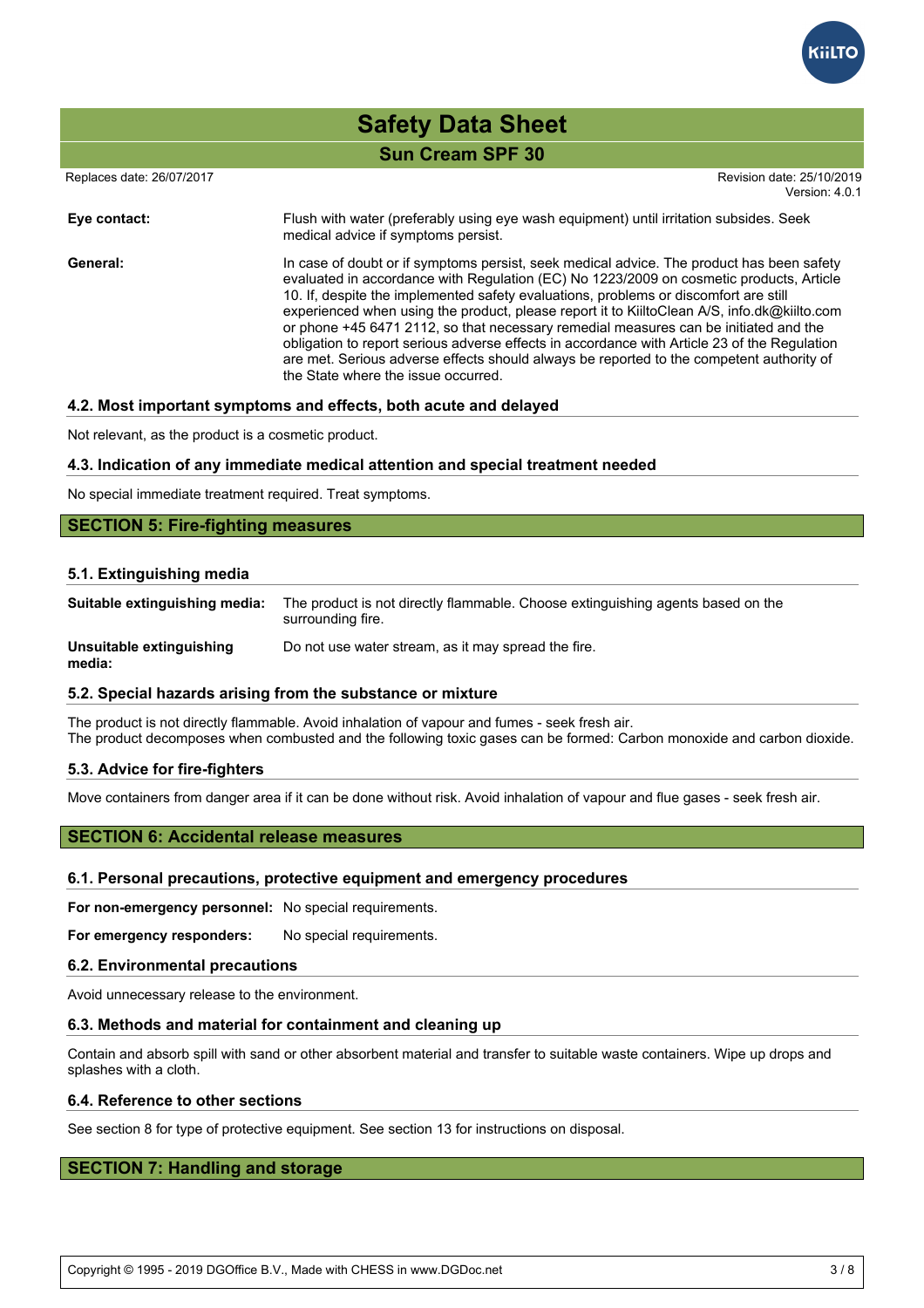Replaces date: 26/07/2017 Revision date: 25/10/2019

**7.1. Precautions for safe handling**

No special requirements.

# **7.2. Conditions for safe storage, including any incompatibilities**

Storage temperature: 0-30 °C.

# **7.3. Specific end use(s)**

None.

# **SECTION 8: Exposure controls/personal protection**

| 8.1. Control parameters                                                 |                                                          |
|-------------------------------------------------------------------------|----------------------------------------------------------|
| Occupational exposure limit:                                            | Contains no substances subject to reporting requirements |
| <b>Other Information:</b>                                               | The product requires no special exposure control.        |
| 8.2. Exposure controls                                                  |                                                          |
| Appropriate engineering<br>controls:                                    | Wear the personal protective equipment specified below.  |
| Personal protective equipment, Not required.<br>eye/face protection:    |                                                          |
| Personal protective equipment, Not required.<br>skin protection:        |                                                          |
| Personal protective equipment, Not required.<br>hand protection:        |                                                          |
| Personal protective equipment, Not required.<br>respiratory protection: |                                                          |
| <b>Environmental exposure</b><br>controls:                              | Ensure compliance with local regulations for emissions.  |

# **SECTION 9: Physical and chemical properties**

# **9.1. Information on basic physical and chemical properties**

| Parameter            |                     | Value/unit |
|----------------------|---------------------|------------|
| State                | <b>ICream</b>       |            |
| Colour               | Yellow              |            |
| <b>Odour</b>         | Perfume free        |            |
| Solubility           | <b>Emulsifiable</b> |            |
| Explosive properties | IN/A                |            |
| Oxidising properties | IN/A                |            |
| <b>Doromotor</b>     | $\frac{1}{2}$       | Domarke    |

| Parameter                               | Value/unit | <b>Remarks</b> |
|-----------------------------------------|------------|----------------|
| pH (solution for use)                   | No data    |                |
| pH (concentrate)                        | 4.7 - 5.5  |                |
| Melting point                           | lNo data   |                |
| Freezing point                          | INo data   |                |
| Initial boiling point and boiling range | lNo data   |                |
| Flash Point                             | INo data   |                |
| Evaporation rate                        | lNo data   |                |
| Flammability (solid, gas)               | lNo data   |                |
| Flammability limits                     | lNo data   |                |

Copyright © 1995 - 2019 DGOffice B.V., Made with CHESS in www.DGDoc.net 4 / 8

Version: 4.0.1

GiltTC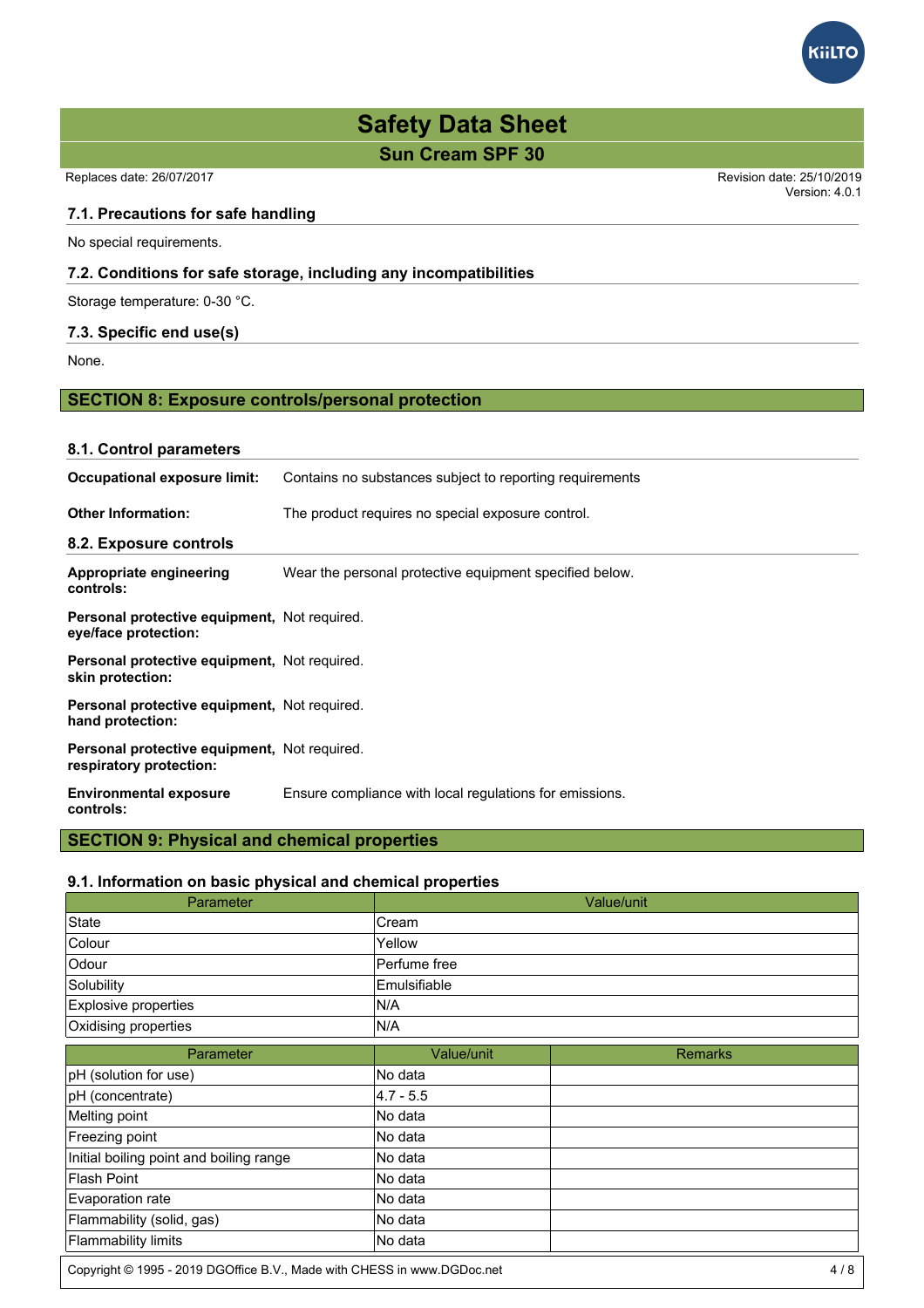

#### Replaces date: 26/07/2017 **Replaces** date: 25/10/2019

 $V$ orojon:  $4.0.1$ 

|                                       |                   | <u>VEISIUIL 4.0. I</u> |
|---------------------------------------|-------------------|------------------------|
| <b>Explosion limits</b>               | No data           |                        |
| Vapour pressure                       | No data           |                        |
| Vapour density                        | lNo data          |                        |
| Relative density                      | lNo data          |                        |
| Partition coefficient n-octonol/water | lNo data          |                        |
| Auto-ignition temperature             | lNo data          |                        |
| Decomposition temperature             | No data           |                        |
| Viscosity                             | 10000 - 25000 cps |                        |
| Odour threshold                       | No data           |                        |

#### **9.2 Other information**

| arameter <sup>,</sup> | √alue/unit                     | lefildin S |
|-----------------------|--------------------------------|------------|
| Density               | 1010 kg/m <sup>3</sup><br>1940 |            |
|                       |                                |            |

# **SECTION 10: Stability and reactivity**

## **10.1. Reactivity**

Not reactive.

## **10.2. Chemical stability**

The product is stable when used in accordance with the supplier's directions.

## **10.3. Possibility of hazardous reactions**

None known.

#### **10.4. Conditions to avoid**

None known.

# **10.5. Incompatible materials**

None known.

#### **10.6. Hazardous decomposition products**

The product decomposes when combusted or heated to high temperatures and the following toxic gases can be formed: Carbon monoxide and carbon dioxide.

# **SECTION 11: Toxicological information**

#### **11.1. Information on toxicological effects**

| Acute toxicity - oral:                                     | Ingestion of large quantities may cause discomfort. The product does not have to be<br>classified. |
|------------------------------------------------------------|----------------------------------------------------------------------------------------------------|
| Acute toxicity - dermal:                                   | The product does not have to be classified.                                                        |
| Acute toxicity - inhalation:                               | The product does not have to be classified.                                                        |
| <b>Skin corrosion/irritation:</b>                          | The product does not have to be classified.                                                        |
| Serious eye damage/eye<br>irritation:                      | Temporary irritation. The product does not have to be classified.                                  |
| <b>Respiratory sensitisation or</b><br>skin sensitisation: | The product does not have to be classified.                                                        |
| Germ cell mutagenicity:                                    | The product does not have to be classified.                                                        |

Copyright © 1995 - 2019 DGOffice B.V., Made with CHESS in www.DGDoc.net 5 / 8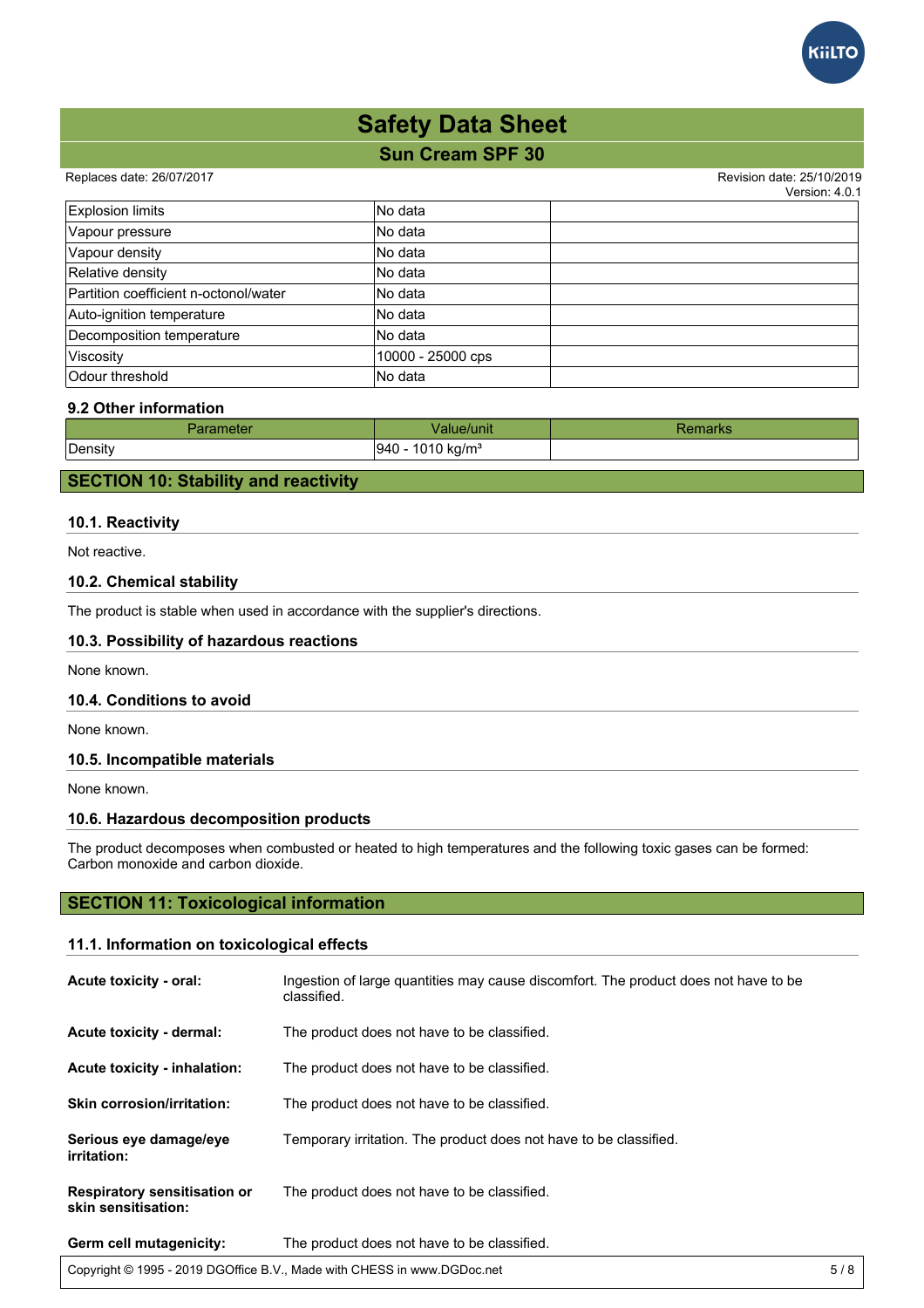Replaces date: 26/07/2017 **Replaces** date: 25/10/2019

|                                 |                                                                                                                            | Version: 4.0.1 |
|---------------------------------|----------------------------------------------------------------------------------------------------------------------------|----------------|
| <b>Carcinogenic properties:</b> | The product does not have to be classified.                                                                                |                |
| <b>Reproductive toxicity:</b>   | The product does not have to be classified.                                                                                |                |
| <b>Single STOT exposure:</b>    | The product does not release hazardous vapours.                                                                            |                |
| <b>Repeated STOT exposure:</b>  | The product does not have to be classified.                                                                                |                |
| <b>Aspiration hazard:</b>       | No hazards.                                                                                                                |                |
| Other toxicological effects:    | The product has been safety evaluated in accordance with Regulation (EC) No 1223/2009<br>on cosmetic products, Article 10. |                |
|                                 |                                                                                                                            |                |

# **SECTION 12: Ecological information**

#### **12.1. Toxicity**

The product does not have to be classified.

# **12.2. Persistence and degradability**

Test data are not available.

#### **12.3. Bioaccumulative potential**

Test data are not available.

#### **12.4. Mobility in soil**

Test data are not available.

## **12.5. Results of PBT and vPvB assessment**

The product does not contain any PBT or vPvB substances.

#### **12.6. Other adverse effects**

None known.

#### **Other Information**

The product carries the Nordic Eco-label. See the criteria at http://www.ecolabel.dk/kriterier.

# **SECTION 13: Disposal considerations**

#### **13.1. Waste treatment methods**

Contact the local authorities.

Empty, cleansed packaging should be disposed of for recycling. Uncleansed packaging is to be disposed of via the local wasteremoval scheme.

**Category of waste:** 07 06 99 wastes not otherwise specified

# **SECTION 14: Transport information**

**14.1. UN-No.:** Not applicable. **14.4. Packing group:** Not applicable. **14.2. UN proper shipping name: 14.3. Transport hazard class(es):** Not applicable.

Not applicable. **14.5. Environmental hazards:**

Not applicable.

## **14.6. Special precautions for user**

Copyright © 1995 - 2019 DGOffice B.V., Made with CHESS in www.DGDoc.net 6 / 8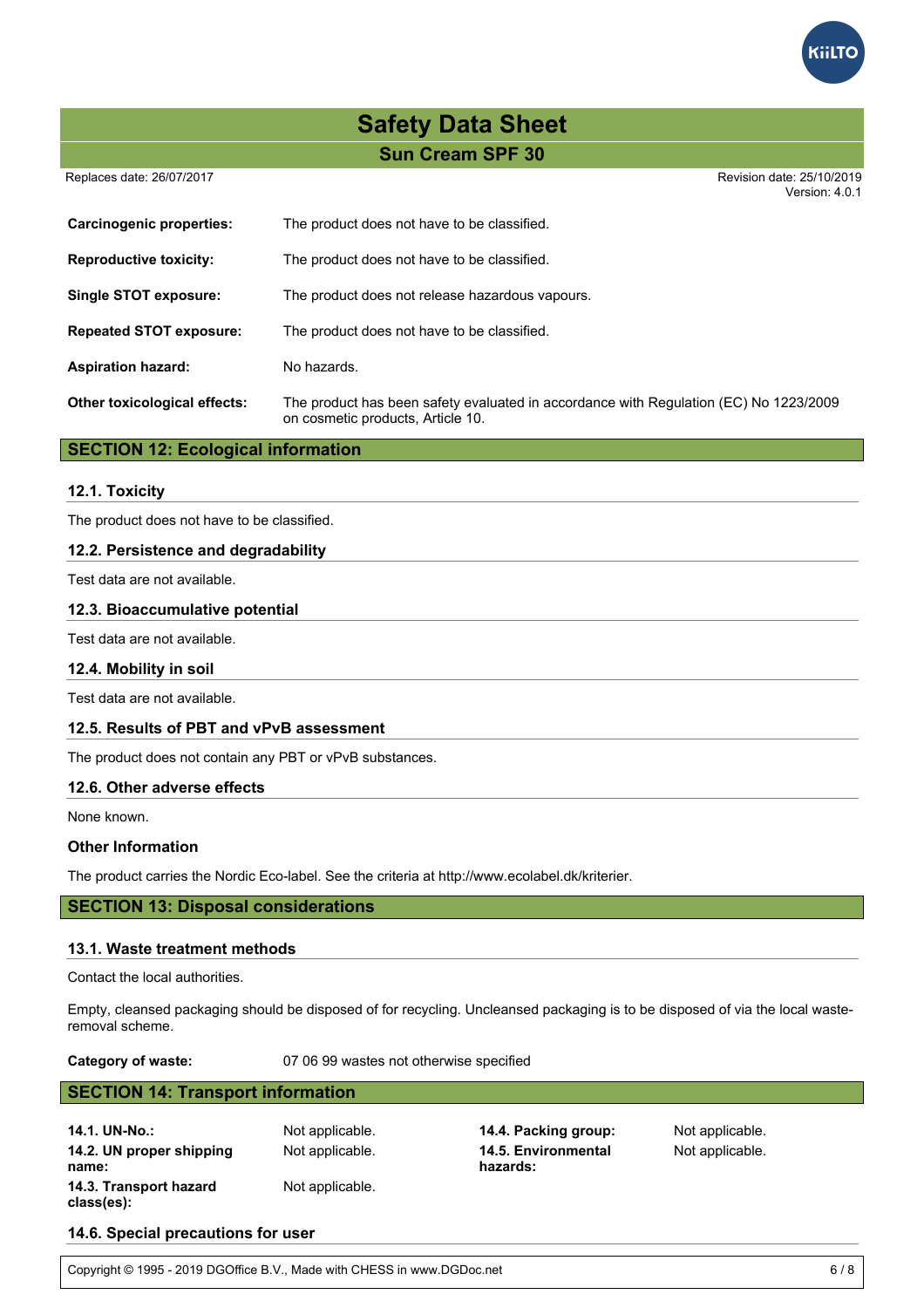Replaces date: 26/07/2017 **Replaces** date: 25/10/2019 Version: 4.0.1

None.

# **14.7. Transport in bulk according to Annex II of MARPOL and the IBC Code**

Not applicable.

# **SECTION 15: Regulatory information**

## **15.1. Safety, health and environmental regulations/legislation specific for the substance or mixture**

**Special Provisions:** This product is covered by Regulation (EC) No 1223/2009 of the European Parliament and of the Council on cosmetic products. The product is therefore not covered by Regulation (EC) No 1272/2008 of the European Parliament and Council of 16 December 2008 on classification, labelling and packaging of substances and mixtures in accordance with Article 1, Paragraph 5c. Moreover, the product contains none of the substances listed in Regulation 1907/2006 EC Article 31, Paragraph 1b) and c) or Paragraph 3 a), b) and c). As a result of this the product is not covered by Regulation (EC) No 1907/2006 of the European Parliament and Council of 18 December 2006 concerning the Registration, Evaluation, Authorisation and Restriction of Chemicals (REACH), in which Article 31 sets out the requirements for safety data sheets. There is therefore no requirement for a safety data sheet to be drawn up for the above products in order to comply with the requirements of the Regulation.

#### **15.2. Chemical Safety Assessment**

**Other Information:** Chemical safety assessment has not been performed. The product has been safety evaluated in accordance with Regulation (EC) No 1223/2009 on cosmetic products, Article 10.

# **SECTION 16: Other information**

# **Version history and indication of changes**

| <b>Version</b>            | <b>Revision date</b>                                                                                                                                                                                                    | Responsible           | Changes                       |  |  |
|---------------------------|-------------------------------------------------------------------------------------------------------------------------------------------------------------------------------------------------------------------------|-----------------------|-------------------------------|--|--|
| 4.0.1                     | 25/10/2019                                                                                                                                                                                                              | KiiltoClean A/S (SKP) | 1.1, 1.3, 4, 16               |  |  |
| 4.0.0                     | 26/07/2017                                                                                                                                                                                                              | CCS Hygien A/S (SKP)  | Section 3 + editorial changes |  |  |
| 3.1.0                     | 11/11/2015                                                                                                                                                                                                              | <b>SKP</b>            | 2015/830 (UK)                 |  |  |
| 3.0.0                     | 25/02/2015                                                                                                                                                                                                              | <b>SKP</b>            | 453/2010 (UK)                 |  |  |
| <b>Abbreviations:</b>     | DNEL: Derived No Effect Level<br><b>PNEC: Predicted No Effect Concentration</b><br>PBT: Persistent, Bioaccumulative and Toxic<br>vPvB: Very Persistent and Very Bioaccumulative<br>STOT: Specific Target Organ Toxicity |                       |                               |  |  |
| <b>Other Information:</b> | Shelf life: 30 months. Additional information can be obtained by contacting<br>info.dk@kiilto.com or by telephone +45 6471 2112.                                                                                        |                       |                               |  |  |
| <b>Vendor notes:</b>      | The product is used to avoid damages from the sun due to UV radiation.<br>Apply the product and distribute over the exposed parts of the body before staying in the<br>sun.                                             |                       |                               |  |  |
| Date:                     | 25/10/2019                                                                                                                                                                                                              |                       |                               |  |  |

**SDS is prepared by**

**Company:** KiiltoClean A/S